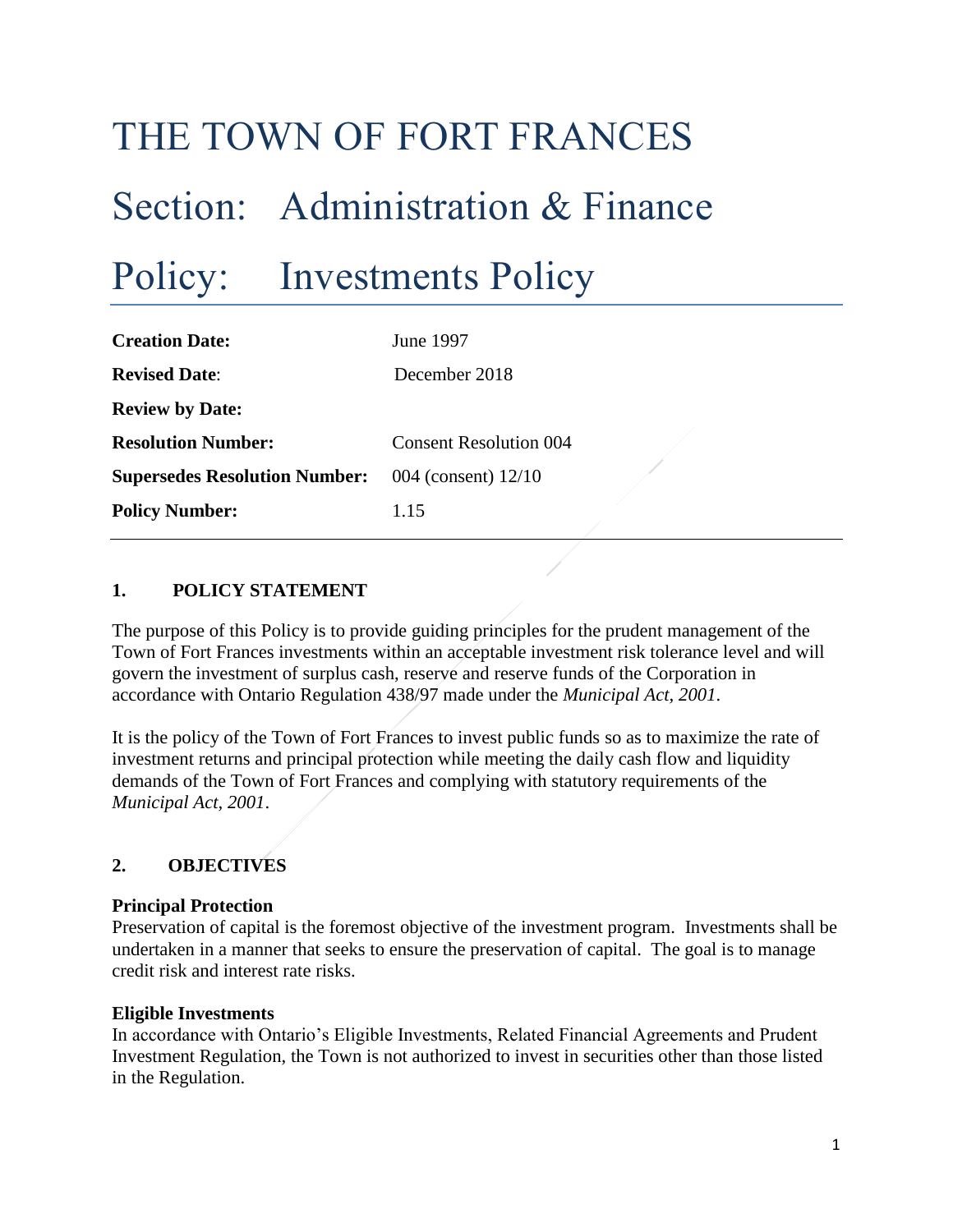# **Liquidity**

The Investment portfolio shall remain sufficiently liquid to meet all operating or cash flow requirements that may be reasonably anticipated and limit temporary borrowing requirements. Since all possible cash demands cannot be anticipated, the portfolio shall consist largely of securities with active secondary markets.

## **Return on Investment**

The Investment portfolio shall be constructed with the objective of attaining, at minimum, a fair rate of return throughout varying budgetary and economic cycles, taking into account investment risk constraints and liquidity needs. Return on investment is of secondary importance compared to the preservation of capital and liquidity objectives.

## **Performance Benchmarks**

The investment portfolio will be managed in accordance with the parameters specified within this policy. The portfolio should obtain a market average rate of return throughout the budgetary and economic cycles that is appropriate with the investment risk constraints and cash flow needs of the Town. Market yields should be higher than the rate given by the Town's bank for the various bank accounts.

## **Market Value**

The market value of the portfolio shall be calculated at least annually as at December 31<sup>st</sup>.

#### **Maximum Maturities**

To the extent possible, the Town shall attempt to match investments with anticipated cash flow requirements. Unless matched to a specific cash flow, the Town will not directly invest in securities maturing more than ten (10) years from the date of the purchase. Reserve Funds and Trust funds with longer-term horizons may be invested in securities exceeding ten (10) years if the maturities of such investments are made to coincide as nearly as practicable with the expected use of the funds.

# **3. STANDARD OF CARE**

#### **Prudence**

Investments shall be made with judgement and care, under circumstances then prevailing, which persons of prudence, discretion and intelligence exercise in the management of their own affairs, considering the probable safety of their capital as well as the probable income to be derived.

#### **Internal Controls**

Management shall establish a system of internal controls. The internal controls shall be designated to present the loss of public funds arising from fraud, employee error, and misrepresentation by third parties.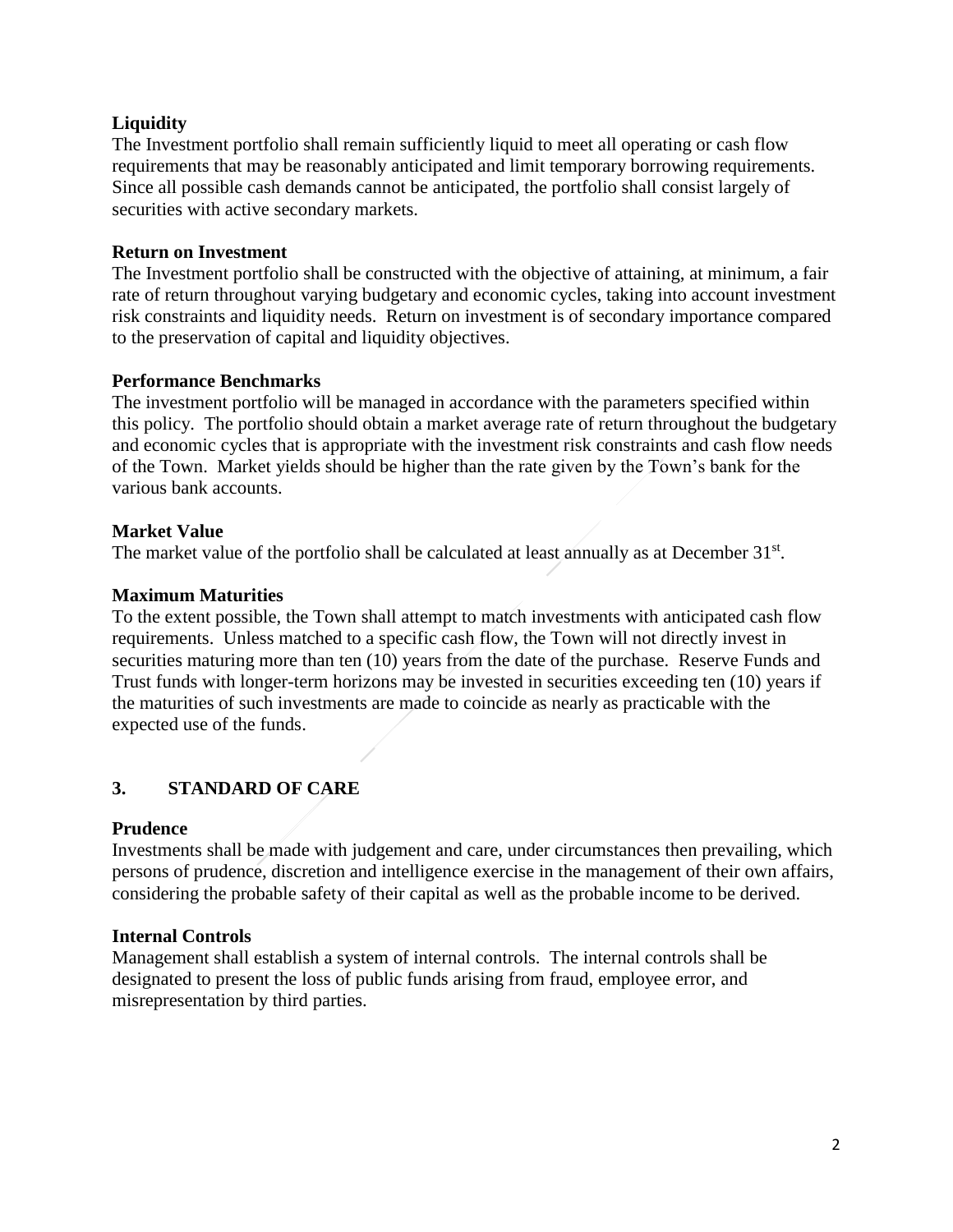# **4. ETHICS & CONFLICT OF INTEREST**

Officers and employees involved in the investment process shall refrain from personal business activity with the same individual(s) with whom business is conducted on behalf of the Town of Fort Frances. Individuals involved with the investment process shall refrain from personal business activity that could conflict with proper execution and management of the investment program or impair their ability to make impartial investment decisions.

# **5. INDIVIDUAL RESPONSIBILITY**

## **Delegation of Authority**

The Treasurer and/or CAO has overall responsibility of the prudent investment of the Town's portfolio. Authority to manage and implement the investment program may be granted for all or a portion of the Town's overall investment portfolio, to an external investment Agent, to act as an Investment Manager on behalf of the Town. That Agent shall act in accordance with the established procedures and internal controls consistent with this investment policy. Those investments governed by the provisions of One Investments – The Public Sector Group of Funds agreement shall be deemed delegated to that Agent.

## **Signing Authority**

Transactions related to investments made by the Town require staff approval by the Treasurer. In the absence of that individual, staff approval may be given by the CAO.

Decision making related to investment transactions may be delegated by the Town directly to an Investment Manager, following an independent and competitive bidding process, to the extent that the Treasurer and/or CAO provides that Investment Manager with funds to invest and manage on behalf of the Town of Fort Frances.

# **Responsibilities**

The Treasurer and CAO may enter into arrangements with Investment Managers, execute and sign documents on behalf of the Town. The Treasurer performs all related acts in the day to day operation of the investment and cash management program, maintains all necessary operating procedures for effective control and management of the investment function and reasonable assurance that the Town's investments are properly managed and adequately protected.

The Treasurer and/or CAO shall ensure adequate insurance coverage to guard against any losses that may occur due to misappropriation, theft, or other unscrupulous acts of fraud with respect to the Town's financial assets.

# **Reporting**

The Treasurer will provide semi-annual reports, at a minimum, to the Administration & Finance Executive Committee, which includes the performance and any risk characteristics of the Town's Investment Portfolio and will provide an annual report to Council on the performance of the portfolio during the first quarter of the following year.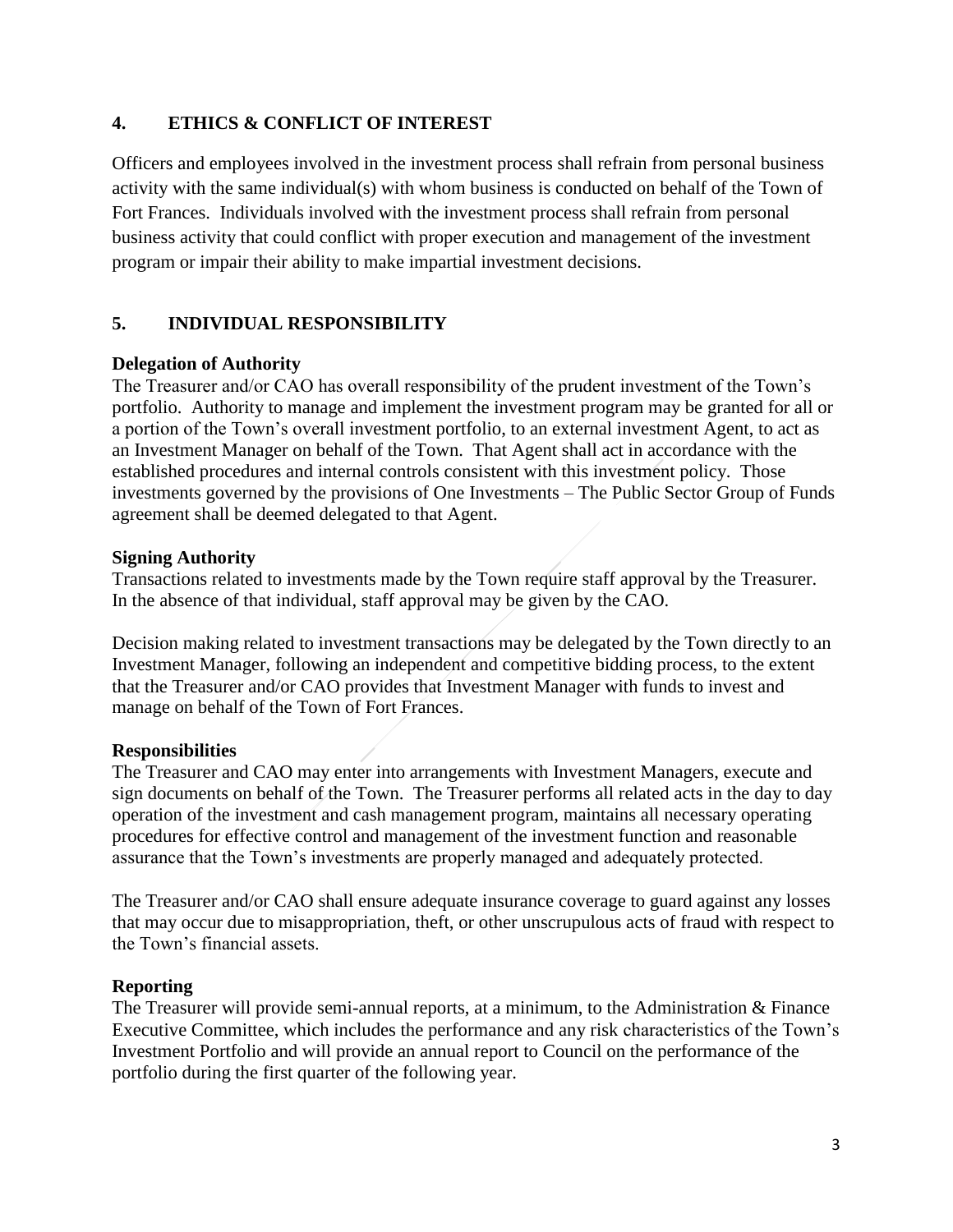# **6. RATINGS**

## **Risk Tolerance**

All securities must be readily marketable.

Investments held in the fund must be rated by at least one rating agency, namely Moody's, Standard & Poor's (S&P) or Dominion Bond Rating Service (DBRS). All investments must be investment Grade (at least BBB by S&R, or equivalent by DBRS or Moody's) as classified in Appendix A. In the case where a security is rated by more than one agency listed, the higher rating will apply.

The total Fund will be limited to the following credit rating thresholds on a weighted basis (as defined by S&P or equivalent):

| <b>Rating</b> | Up to $%$ |
|---------------|-----------|
| AAA           | 100%      |
| AA            | 50%       |
|               | 30%       |
| <b>BBB</b>    | 10%       |

The maximum exposure to a single investment security, as a percentage of the total portfolio cannot exceed 10%

Due to market fluctuations, maximum percentages may be exceeded at a point in time. Securities need not be liquidated to rebalance the portfolio; however, consideration should be given to this matter when future purchases are made to ensure that appropriate diversification is maintained.